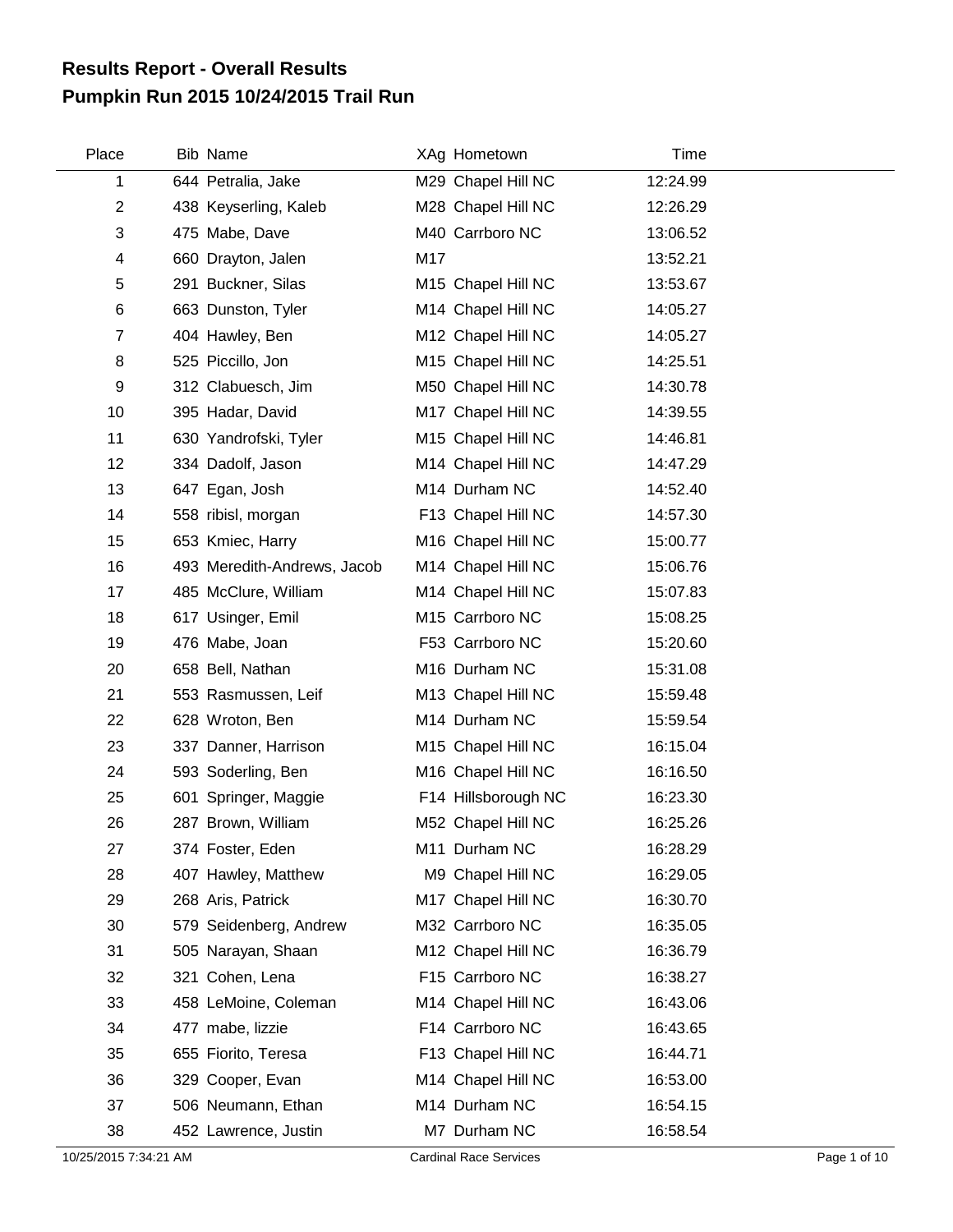| Place | <b>Bib Name</b>        | XAg Hometown       | Time     |  |
|-------|------------------------|--------------------|----------|--|
| 39    | 636 Linney, George     | M12 Durham NC      | 17:01.50 |  |
| 40    | 365 Farrell, Irish     | M13 Chapel Hill NC | 17:04.54 |  |
| 41    | 469 Loranger, Bryna    | F17 Mebane NC      | 17:08.07 |  |
| 42    | 540 Price, Daniel      | M12 Chapel Hill NC | 17:08.73 |  |
| 43    | 267 Andrews, Maria     | F25 Durham NC      | 17:11.74 |  |
| 44    | 569 Ruiter, Raquel     | F14 Chapel Hill NC | 17:14.79 |  |
| 45    | 279 Bolon, Roxane      | F14 Chapel Hill NC | 17:19.76 |  |
| 46    | 598 Spadavecchio, Max  | M13 Chapel Hill NC | 17:25.03 |  |
| 47    | 413 Hickerson, Natalie | F15 Chapel Hill NC | 17:26.40 |  |
| 48    | 439 Kimbrel, Andrew    | M12 Chapel Hill NC | 17:28.00 |  |
| 49    | 608 Strauss, Niko      | M12 Chapel Hill NC | 17:30.31 |  |
| 50    | 621 VanHook, Michael   | M8 Chapel Hill NC  | 17:32.57 |  |
| 51    | 459 Lenox, Ben         | M14 Chapel Hill NC | 17:32.74 |  |
| 52    | 654 Fiorito, Agustin   | M16 Chapel Hill NC | 17:33.03 |  |
| 53    | 453 Lea, Caleb         | M14 Chapel Hill NC | 17:33.77 |  |
| 54    | 615 Tymann, Isaac      | M15 Carrboro NC    | 17:33.77 |  |
| 55    | 594 Soderling, Scott   | M46 Chapel Hill NC | 17:34.03 |  |
| 56    | 293 Cannon, Joshua     | M14 Chapel Hill NC | 17:34.51 |  |
| 57    | 394 Hadar, Daniel      | M14 Chapel Hill NC | 17:35.54 |  |
| 58    | 559 Richardson, Brian  | M15 Chapel Hill NC | 17:36.01 |  |
| 59    | 445 Kucera, Garrett    | M9 Chapel Hill NC  | 17:36.08 |  |
| 60    | 385 Godfrey, Jake      | M42 Chapel Hill NC | 17:44.01 |  |
| 61    | 360 emmons, alex       | M11 Chapel Hill NC | 17:44.75 |  |
| 62    | 415 Hoover, Mia        | F14 Chapel Hill NC | 17:46.76 |  |
| 63    | 623 Vrba, Olivia       | F14 Chapel Hill NC | 17:47.02 |  |
| 64    | 328 Cooper, Carter     | M16 Chapel Hill NC | 17:52.75 |  |
| 65    | 426 lacono, emma       | F11 Pittsboro NC   | 17:54.95 |  |
| 66    | 276 Berkoff, Riley     | M12 Chapel Hill NC | 17:58.81 |  |
| 67    | 556 Rasmussen, Silas   | M8 Chapel Hill NC  | 18:00.85 |  |
| 68    | 572 Schelien, Todd     | M38 Carrboro NC    | 18:08.53 |  |
| 69    | 377 Gannon, Kelly      | F13 Chapel Hill NC | 18:14.55 |  |
| 70    | 637 Linney, Kristen    | F41 Durham NC      | 18:21.75 |  |
| 71    | 362 Ennis, Trey        | M14 Chapel Hill NC | 18:22.08 |  |
| 72    | 266 Althouse, Owen     | M13 Chapel Hill NC | 18:23.54 |  |
| 73    | 447 Kunkel, Emma       | F16 Chapel Hill NC | 18:23.61 |  |
| 74    | 607 Strauss, Asher     | M8 Chapel Hill NC  | 18:25.26 |  |
| 75    | 384 Gershon, Zachary   | M13 Chapel Hill NC | 18:30.84 |  |
| 76    | 396 HADAR, ELDAD       | M52 Chapel Hill NC | 18:37.28 |  |
| 77    | 541 Rahn, Blake        | M43 Chapel Hill NC | 18:38.66 |  |
| 78    | 543 Rahn, Griffin      | M12 Chapel Hill NC | 18:38.78 |  |
| 79    | 281 Brandenburg, John  | M14 Durham NC      | 18:41.65 |  |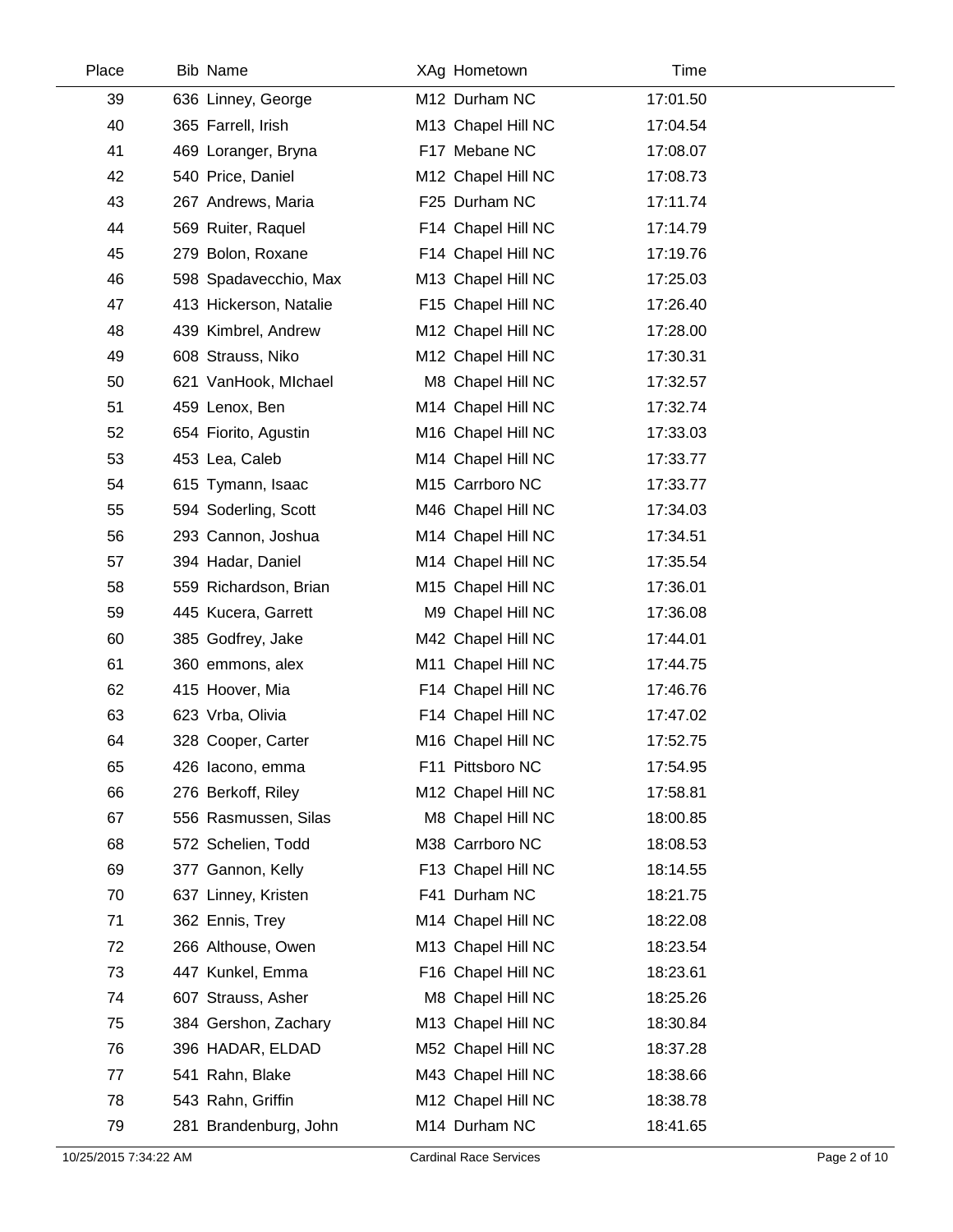| Place | <b>Bib Name</b>          | XAg Hometown       | Time     |  |
|-------|--------------------------|--------------------|----------|--|
| 80    | 370 Feldt, Matthew       | M47 Chapel Hill NC | 18:43.25 |  |
| 81    | 339 Davidsson, Atli      | M13 Chapel Hill NC | 18:43.26 |  |
| 82    | 368 Feldt, Ethan         | M12 Chapel Hill NC | 18:46.52 |  |
| 83    | 545 Ramsden, Madeline    | F12 Chapel Hill NC | 18:48.04 |  |
| 84    | 275 Berkoff, COoper      | M9 Chapel Hill NC  | 18:50.40 |  |
| 85    | 478 MacKinnon, Katherine | F14 Chapel Hill NC | 18:55.26 |  |
| 86    | 381 Gaudet, James        | M12 Carrboro NC    | 18:55.30 |  |
| 87    | 549 Rasmussen, lan       | M10 Chapel Hill NC | 18:56.48 |  |
| 88    | 466 LoFrese, Chris       | M10 Chapel Hill NC | 18:59.31 |  |
| 89    | 348 Demas, Trey          | M11 Chapel Hill NC | 18:59.54 |  |
| 90    | 467 LoFrese, Todd        | M43 Chapel Hill NC | 19:01.03 |  |
| 91    | 355 Easthom, Emily       | F16 Chapel Hill NC | 19:08.27 |  |
| 92    | 651 Strauss, Tim         | M46 Chapel Hill NC | 19:09.77 |  |
| 93    | 352 Dokholyan, Martin    | M11 Chapel Hill NC | 19:12.27 |  |
| 94    | 356 Easthom, Haley       | F17 Chapel Hill NC | 19:13.29 |  |
| 95    | 376 Francis, Alexa       | F10 Durham NC      | 19:17.96 |  |
| 96    | 465 Lockhart, Stephen    | M53 Chapel Hill NC | 19:18.03 |  |
| 97    | 602 Srikhirisawan, Jola  | M41 Chapel Hill NC | 19:21.53 |  |
| 98    | 645 Bunn, Nancy          | F32 Carrboro NC    | 19:32.28 |  |
| 99    | 571 Saunders, Gary       | M62 Chapel Hill NC | 19:33.52 |  |
| 100   | 331 Cotton, Michael      | M13 Chapel Hill NC | 19:35.28 |  |
| 101   | 544 Ramsden, Dale        | M51 Chapel Hill NC | 19:44.03 |  |
| 102   | 641 Murphy, Luna         | F13 Chapel Hill NC | 19:45.52 |  |
| 103   | 412 Hickerson, Emily     | F12 Chapel Hill NC | 19:46.25 |  |
| 104   | 664 Eward, Will          | M41                | 19:47.18 |  |
| 105   | 546 Rana, Joe            | M51 Chapel Hill NC | 19:53.81 |  |
| 106   | 278 Bolon, Meredith      | F50 Chapel Hill NC | 19:55.39 |  |
| 107   | 294 Cantrell, Baxter     | M12 Chapel Hill NC | 19:58.77 |  |
| 108   | 518 payst, nicholas      | M14 Chapel Hill NC | 20:04.53 |  |
| 109   | 489 McDowell, Sasha      | F7 Durham NC       | 20:14.00 |  |
| 110   | 526 Pirone, Jason        | M45 Carrboro NC    | 20:16.28 |  |
| 111   | 305 Castellanos, Andre   | M7 Durham NC       | 20:17.00 |  |
| 112   | 528 pirone, mara         | F11 Carrboro NC    | 20:18.52 |  |
| 113   | 596 Soher, Patrick       | M7 Chapel Hill NC  | 20:22.66 |  |
| 114   | 383 Gershon, Timothy     | M48 Chapel Hill NC | 20:23.02 |  |
| 115   | 349 Desormeau, Julie     | F46                | 20:27.80 |  |
| 116   | 668 Andre, Emily         | F10 Chapel Hill NC | 20:29.78 |  |
| 117   | 317 clossick, keegan     | m12 Chapel Hill NC | 20:29.81 |  |
| 118   | 346 Demas, Leigh-ann     | F38 Chapel Hill NC | 20:30.28 |  |
| 119   | 618 Usinger, Marley      | F12 Carrboro NC    | 20:32.22 |  |
| 120   | 320 Clossick, Tina       | F44 Chapel Hill NC | 20:36.48 |  |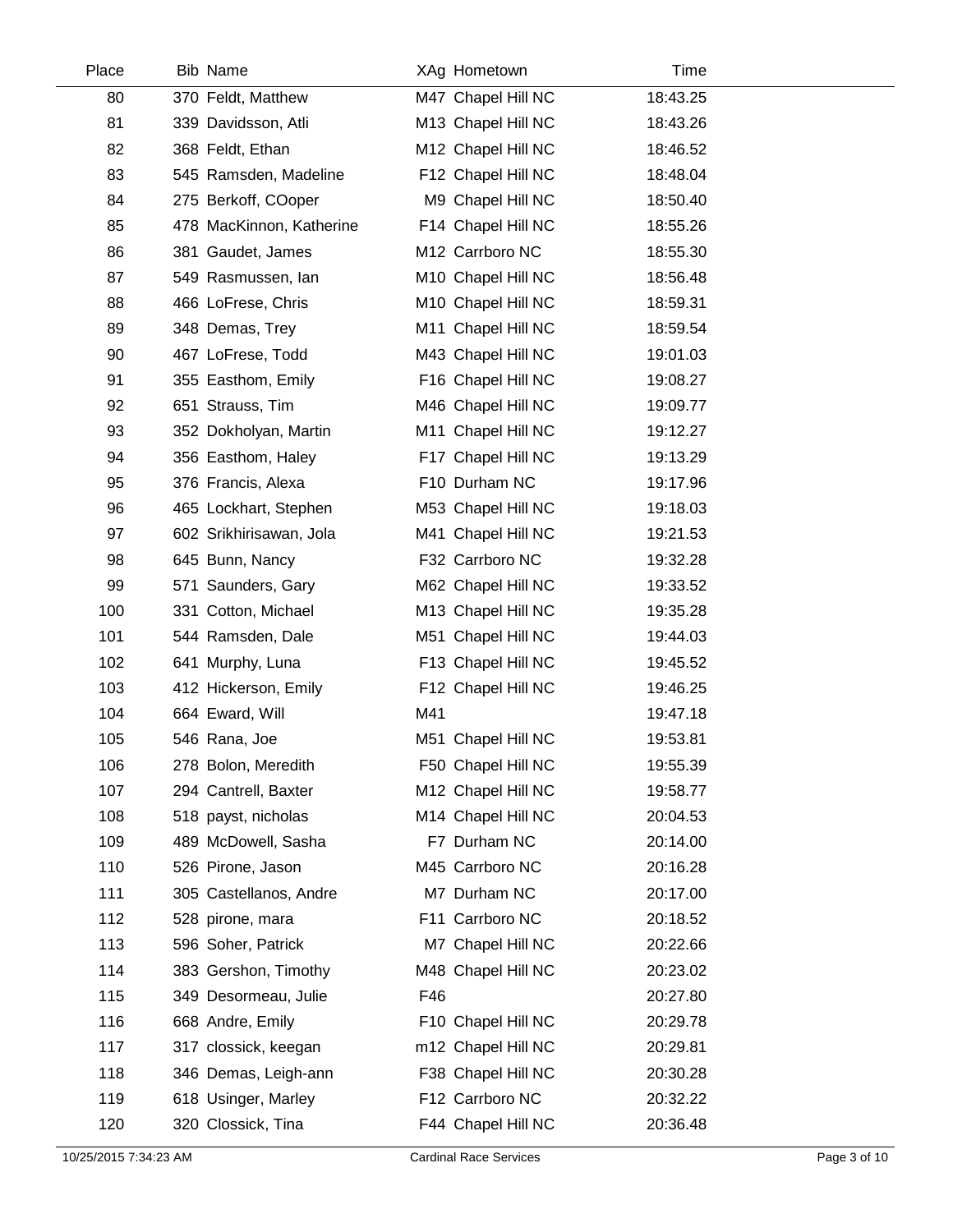| Place | <b>Bib Name</b>          | XAg Hometown       | Time     |
|-------|--------------------------|--------------------|----------|
| 121   | 318 Clossick, Madigan    | f15 Chapel Hill NC | 20:37.29 |
| 122   | 631 Zelasky, Megan       | F14 Chapel Hill NC | 20:37.79 |
| 123   | 600 Sperlazza, Justin    | M28 Chapel Hill NC | 20:43.51 |
| 124   | 456 Lee, Sophia          | F12 Chapel Hill NC | 20:47.54 |
| 125   | 296 Cantrell, Todd       | M46 Chapel Hill NC | 20:48.78 |
| 126   | 432 johnson, bob         | M61 girard OH      | 20:54.30 |
| 127   | 306 Castellanos, Khalil  | M9 Durham NC       | 20:54.76 |
| 128   | 286 Brown, Hailey        | F17 Chapel Hill NC | 20:57.54 |
| 129   | 662 Welch, Brent         | M53                | 21:00.78 |
| 130   | 271 Atkinson, Kevin      | M22 Boone NC       | 21:07.02 |
| 131   | 336 Dalva-Baird, Zachary | M8 Chapel Hill NC  | 21:07.03 |
| 132   | 436 Juliana, Anthony     | M24 Chapel Hill NC | 21:07.71 |
| 133   | 656 Grabowski, Will      | M11                | 21:09.02 |
| 134   | 386 godfrey, logan       | M10 Chapel Hill NC | 21:10.41 |
| 135   | 451 Lauen, Tessa         | F12 Carrboro NC    | 21:11.52 |
| 136   | 642 Murphy, Freja        | F13 Chapel Hill NC | 21:13.79 |
| 137   | 409 Hede, Karyn          | F51 Chapel Hill NC | 21:17.79 |
| 138   | 332 Crawford, Gavin      | M8 Chapel Hill NC  | 21:19.27 |
| 139   | 403 harris, william      | m39 Pittsboro NC   | 21:21.04 |
| 140   | 443 Kowalcyk, Lara       | F13 Chapel Hill NC | 21:21.53 |
| 141   | 335 Dais, Jaslin         | F27 Chapel Hill NC | 21:26.29 |
| 142   | 350 Diabate, Djahkla     | M6 Durham NC       | 21:28.28 |
| 143   | 304 Cash, Miles          | M6 Durham NC       | 21:30.08 |
| 144   | 504 Narayan, Jai         | M10 Chapel Hill NC | 21:35.79 |
| 145   | 666 Saussy, Lianne       | F11 Chapel Hill NC | 21:37.63 |
| 146   | 665 Saussy, Caroline     | F9 Chapel Hill NC  | 21:37.80 |
| 147   | 649 White, Tricia        | F39 DURHAM NC      | 21:40.54 |
| 148   | 648 White, Hailey        | f11 DURHAM NC      | 21:40.77 |
| 149   | 397 Haley, Malori        | F13 Chapel Hill NC | 21:41.80 |
| 150   | 638 Linney, Kathryn      | F10 Durham NC      | 21:45.90 |
| 151   | 661 Welch, Abby          | F14                | 21:46.52 |
| 152   | 472 Lyerly, Grant        | M14 Chapel Hill NC | 21:46.52 |
| 153   | 669 Kinsley, Hank        | M43                | 21:50.00 |
| 154   | 434 Johnson, Jennifer    | F28 Chapel Hill NC | 21:50.03 |
| 155   | 435 Johnson, Mike        | M32 Chapel Hill NC | 21:51.04 |
| 156   | 298 Caren, Neal          | M42 Chapel Hill NC | 21:54.55 |
| 157   | 300 Caress, Lula         | F9 Chapel Hill NC  | 21:56.28 |
| 158   | 550 Rasmussen, Jesper    | M41 Chapel Hill NC | 22:05.49 |
| 159   | 547 Rasmussen, Anna      | F11                | 22:08.75 |
| 160   | 440 Kimbrel, Azure       | M38 Chapel Hill NC | 22:09.99 |
| 161   | 340 Davidsson, Steini    | M17 Chapel Hill NC | 22:13.06 |
|       |                          |                    |          |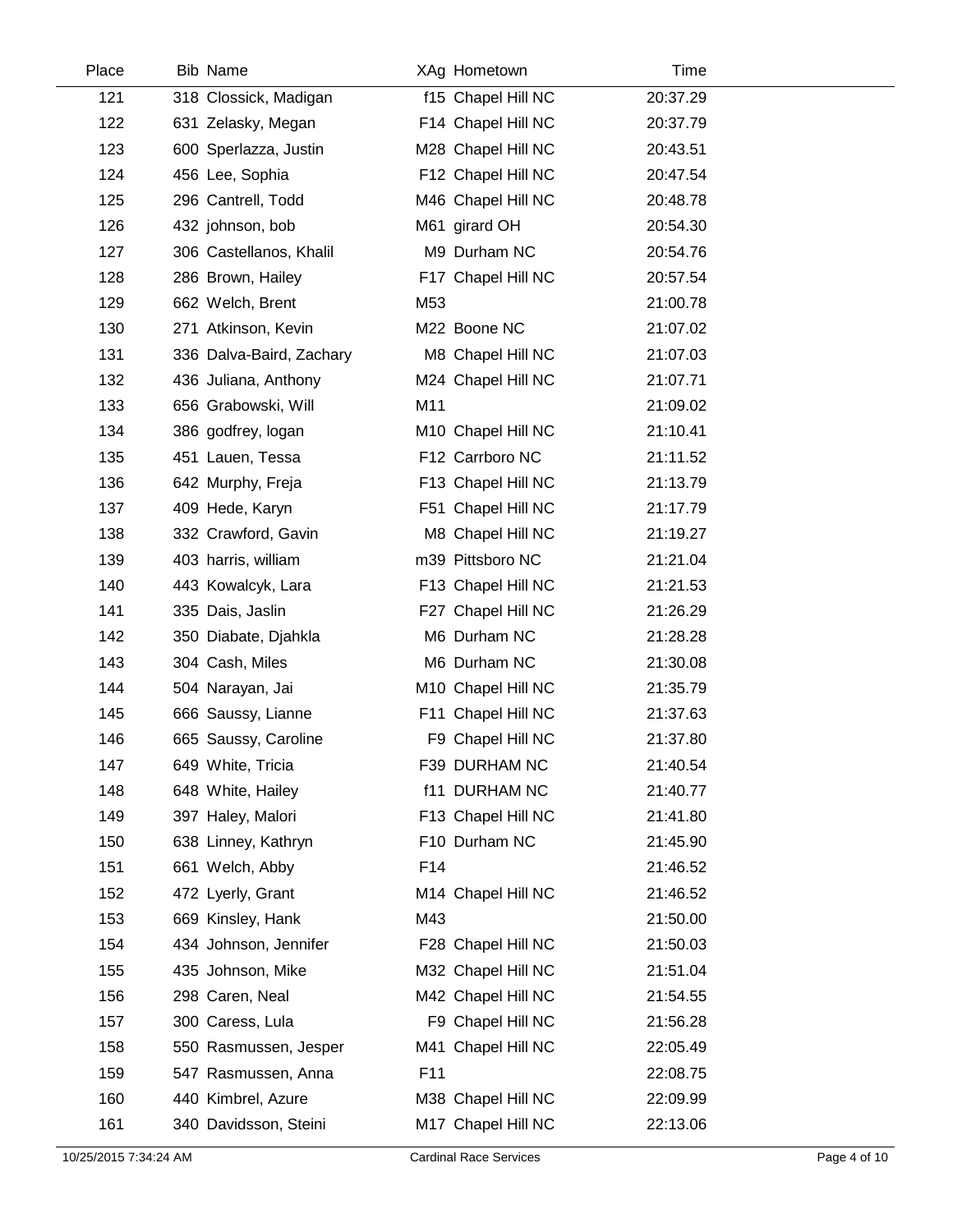| Place | <b>Bib Name</b>           |     | XAg Hometown       | Time     |  |
|-------|---------------------------|-----|--------------------|----------|--|
| 162   | 455 Lee, Emerson          |     | M9 Chapel Hill NC  | 22:13.58 |  |
| 163   | 454 Lee, Cal              |     | M42 Chapel Hill NC | 22:13.80 |  |
| 164   | 366 Feldmann, Brittany    |     | F27 CARY NC        | 22:17.67 |  |
| 165   | 367 Feldmann, Erik        |     | M30 CARY NC        | 22:17.77 |  |
| 166   | 522 Pedersen, Kurt        |     | M50 Chapel Hill NC | 22:18.03 |  |
| 167   | 303 Carter, James         |     | M37 Durham NC      | 22:21.79 |  |
| 168   | 424 Iacono, addison       |     | F8 Pittsboro NC    | 22:32.04 |  |
| 169   | 390 Gowan, Coltrane       |     | M10 Carrboro NC    | 22:34.79 |  |
| 170   | 369 Feldt, Logan          |     | F10 Chapel Hill NC | 22:43.05 |  |
| 171   | 554 Rasmussen, Morten     | M40 |                    | 22:44.02 |  |
| 172   | 375 Fowler, Natalie       |     | F45 Chapel Hill NC | 22:44.76 |  |
| 173   | 589 Smith, Desmond        |     | M9 Durham NC       | 22:47.64 |  |
| 174   | 517 Parrish, Jack         |     | M10 Durham NC      | 22:52.05 |  |
| 175   | 391 Gowan, Frith          |     | F41 Carrboro NC    | 22:52.54 |  |
| 176   | 450 lauen, joanna         |     | f44 Carrboro NC    | 22:58.04 |  |
| 177   | 622 VanHook, Sofia        |     | F10 Chapel Hill NC | 23:01.01 |  |
| 178   | 616 Usinger, Deborah      |     | F46 Carrboro NC    | 23:05.03 |  |
| 179   | 474 Lyerly, Paul          |     | M12 Chapel Hill NC | 23:08.51 |  |
| 180   | 639 Linney, William       |     | M8 Durham NC       | 23:08.57 |  |
| 181   | 421 huntley, neil         |     | M12 Chapel Hill NC | 23:12.52 |  |
| 182   | 457 Leganza, Alicia       |     | F29 Durham NC      | 23:16.17 |  |
| 183   | 444 Kowalcyk, Michael     |     | M47 Chapel Hill NC | 23:18.01 |  |
| 184   | 351 DiMartino, Lauren     |     | F27 Chapel Hill NC | 23:18.28 |  |
| 185   | 301 Carestia, Anthony     |     | M25 Chapel Hill NC | 23:24.77 |  |
| 186   | 405 Hawley, Charlotte     |     | F6 Chapel Hill NC  | 23:29.80 |  |
| 187   | 406 Hawley, Dawna         |     | F45 Chapel Hill NC | 23:30.77 |  |
| 188   | 538 Poteat, John          |     | M51 Chapel Hill NC | 23:31.01 |  |
| 189   | 539 Poteat, Olivia        |     | F11 Chapel Hill NC | 23:31.24 |  |
| 190   | 442 Korynta, Zachary      |     | M9 Chapel Hill NC  | 23:32.26 |  |
| 191   | 685 Warshauer, Josephine  |     | F26 Carrboro NC    | 23:53.05 |  |
| 192   | 270 Ascanio, Katy         |     | F22 Carrboro NC    | 23:55.79 |  |
| 193   | 548 Rasmussen, Daniel     | M9  |                    | 24:00.56 |  |
| 194   | 564 Rochleder, Matth -nus |     | M7 Durham NC       | 24:08.04 |  |
| 195   | 603 Srikhirisawan, Owen   |     | M10 Chapel Hill NC | 24:08.84 |  |
| 196   | 273 Baker, Kathleen       |     | F40 Chapel Hill NC | 24:11.77 |  |
| 197   | 586 Smith, Dacia          |     | F10 Durham NC      | 24:22.55 |  |
| 198   | 364 Eward, Ellery         |     | F8 Durham NC       | 24:25.54 |  |
| 199   | 508 Painter, Kim          |     | F38 Chapel Hill NC | 24:31.02 |  |
| 200   | 460 Lenox, Kari           |     | F49 Chapel Hill NC | 24:31.29 |  |
| 201   | 530 Platts-Mills, Ian     |     | M8 Chapel Hill NC  | 24:35.27 |  |
| 202   | 531 Platts-Mills, Leah    |     | F5 Chapel Hill NC  | 24:37.91 |  |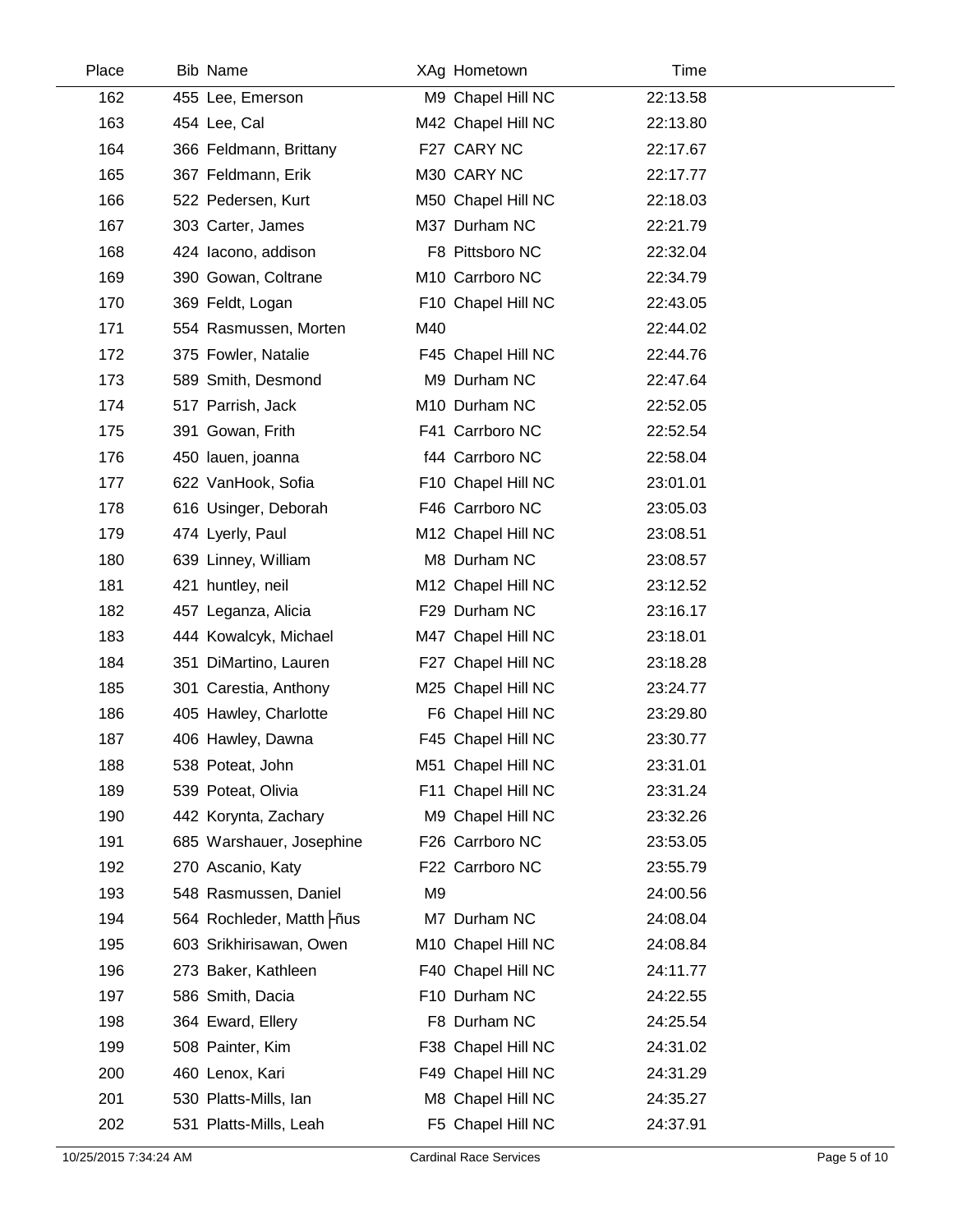| Place | <b>Bib Name</b>          | XAg Hometown       | Time     |  |
|-------|--------------------------|--------------------|----------|--|
| 203   | 400 Hammond, Phil        | M48 Chapel Hill NC | 24:42.86 |  |
| 204   | 428 Isenstein, Arin      | F37 Chapel Hill NC | 24:43.06 |  |
| 205   | 371 Fink, Kimberly       | F43 Durham NC      | 24:44.30 |  |
| 206   | 311 Chiesa, George       | M62 Chapel Hill NC | 24:45.50 |  |
| 207   | 399 Hammond, Caroline    | F12 Chapel Hill NC | 24:45.75 |  |
| 208   | 491 Mendola, Theresa     | F28 CARY NC        | 25:01.79 |  |
| 209   | 490 Mendola, Nicholas    | M28 CARY NC        | 25:02.33 |  |
| 210   | 470 Lutz, Peter          | M49 Chapel Hill NC | 25:06.01 |  |
| 211   | 523 Pendergast, Marc     | M42 Chapel Hill NC | 25:07.30 |  |
| 212   | 402 Harris, Susan        | F40 Pittsboro NC   | 25:21.03 |  |
| 213   | 675 Salazar, Jose        | M29                | 25:22.25 |  |
| 214   | 657 chamorro, ceci       | F47 Chapel Hill NC | 25:35.28 |  |
| 215   | 640 Murphy, LucyLinh     | F7 Chapel Hill NC  | 25:39.95 |  |
| 216   | 643 Murphy, Sean         | M45 Chapel Hill NC | 25:41.01 |  |
| 217   | 408 Heck, Logan          | M12 Chapel Hill NC | 25:46.04 |  |
| 218   | 398 Hamm, Jill           | F48 Chapel Hill NC | 25:47.55 |  |
| 219   | 588 Smith, Dasia         | F11 Durham NC      | 25:47.76 |  |
| 220   | 357 Easthom, James       | m51 Chapel Hill NC | 26:08.29 |  |
| 221   | 358 Easthom, Laurin      | F51 Chapel Hill NC | 26:08.75 |  |
| 222   | 378 Gannon, Michael      | M10 Chapel Hill NC | 26:15.04 |  |
| 223   | 502 Narayan, Aditee      | F41 Chapel Hill NC | 26:17.30 |  |
| 224   | 379 gannon, peter        | M48 Chapel Hill NC | 26:19.27 |  |
| 225   | 347 Demas, Megan         | F36 Durham NC      | 26:20.54 |  |
| 226   | 619 Van Ark, Gwen        | F51 Carrboro NC    | 26:24.30 |  |
| 227   | 285 Brodie, Caroline     | F9 Durham NC       | 26:31.53 |  |
| 228   | 492 Meredith, Marne      | F46 Chapel Hill NC | 26:33.54 |  |
| 229   | 420 huntley, evan        | M12 Chapel Hill NC | 26:34.28 |  |
| 230   | 422 huntley, Tim         | M48 Chapel Hill NC | 26:34.76 |  |
| 231   | 302 carrig, madeline     | F45 Chapel Hill NC | 26:35.50 |  |
| 232   | 587 Smith, Dashea        | F6 Durham NC       | 26:35.81 |  |
| 233   | 626 Wiltshire, Jonah     | M10 Chapel Hill NC | 26:36.80 |  |
| 234   | 612 Tarantino, Lisa      | F48 Chapel Hill NC | 26:40.03 |  |
| 235   | 521 Peak, Kelly          | F42 Carrboro NC    | 26:44.05 |  |
| 236   | 520 Peak, Emmett         | M8 Carrboro NC     | 26:45.28 |  |
| 237   | 568 Ruiter, Kristin      | F40 Chapel Hill NC | 26:52.51 |  |
| 238   | 686 Manlangit, Josephine | F28 Carrboro NC    | 27:03.01 |  |
| 239   | 535 Porter, Warren       | M45 Chapel Hill NC | 27:04.82 |  |
| 240   | 534 Porter, Logan        | M9 Chapel Hill NC  | 27:05.54 |  |
| 241   | 533 Porter, Kris         | F47 Chapel Hill NC | 27:06.52 |  |
| 242   | 507 Offen, Neil          | M69 Chapel Hill NC | 27:14.52 |  |
| 243   | 372 Finnell, Alice       | F63 Chapel Hill NC | 27:15.55 |  |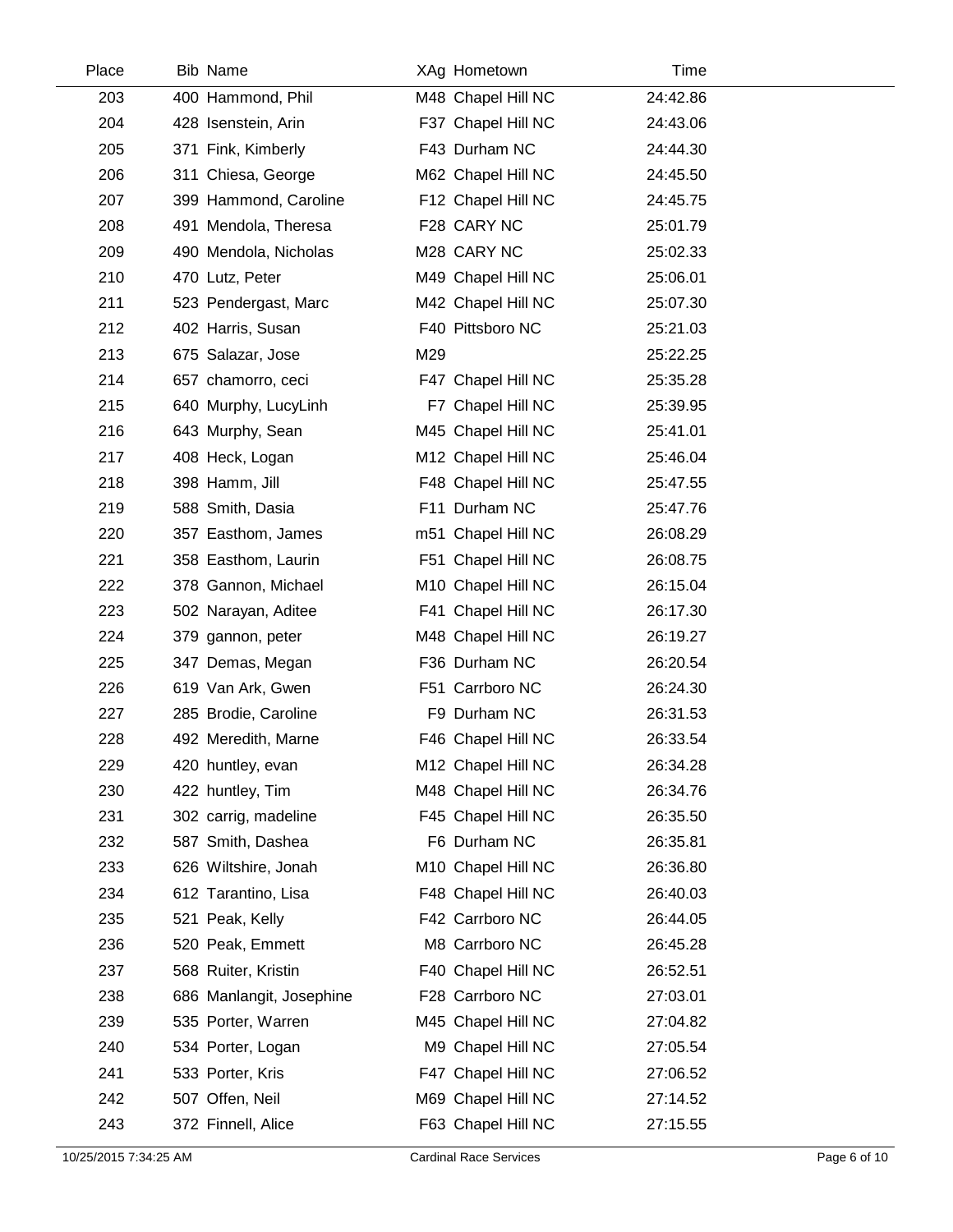| Place | <b>Bib Name</b>           |                | XAg Hometown        | Time     |
|-------|---------------------------|----------------|---------------------|----------|
| 244   | 319 Clossick, Stephen     |                | M49 Chapel Hill NC  | 27:33.54 |
| 245   | 292 Buinevicius, Jin-sung |                | M10 Chapel Hill NC  | 27:40.61 |
| 246   | 417 Horne, Claire         |                | F50 Chapel Hill NC  | 27:40.79 |
| 247   | 614 Troester, Melissa     |                | F43 Carrboro NC     | 27:45.51 |
| 248   | 527 Pirone, Luca          |                | F8 Carrboro NC      | 27:46.06 |
| 249   | 297 Capps, Ashley         |                | F27 Chapel Hill NC  | 27:46.32 |
| 250   | 575 Schmitz, William      |                | M43 Chapel Hill NC  | 27:47.50 |
| 251   | 330 Cotter, Rachel        |                | F37 Carrboro NC     | 27:49.29 |
| 252   | 324 Conger, Susan         |                | F48 Chapel Hill NC  | 27:50.78 |
| 253   | 480 Major, Kate           |                | F40 Carrboro NC     | 27:52.03 |
| 254   | 464 Lockhart, Jennifer    |                | F53 Chapel Hill NC  | 27:55.25 |
| 255   | 423 Hurt, Christi         |                | F44 Chapel Hill NC  | 27:58.53 |
| 256   | 542 Rahn, Calder          |                | M10 Chapel Hill NC  | 27:59.18 |
| 257   | 380 Gaudet, Ava           |                | F8 Carrboro NC      | 27:59.78 |
| 258   | 479 Major, Joe            |                | M8 Carrboro NC      | 28:00.32 |
| 259   | 382 Gaudet, Walter        |                | M46 Carrboro NC     | 28:00.60 |
| 260   | 314 Clark, Karen          |                | F49 Chapel Hill NC  | 28:01.53 |
| 261   | 624 Wallen, Michelle      |                | F38 Hillsborough NC | 28:03.29 |
| 262   | 461 Lipscomb, Allison     |                | F39 Chapel Hill NC  | 28:04.03 |
| 263   | 313 Clark, Catherine      |                | F39 Mebane NC       | 28:09.54 |
| 264   | 323 Conger, Elizabeth     |                | F11 Chapel Hill NC  | 28:16.52 |
| 265   | 433 Johnson, Donna        |                | F62 girard OH       | 28:19.30 |
| 266   | 604 Stabenow, Elizabeth   |                | F41 Chapel Hill NC  | 28:23.04 |
| 267   | 473 Lyerly, Herbert       |                | M57 Chapel Hill NC  | 28:28.02 |
| 268   | 471 Lyerly, Charles       |                | M10 Chapel Hill NC  | 28:28.78 |
| 269   | 597 Spadavecchio, Gina    |                | F46 Chapel Hill NC  | 28:29.23 |
| 270   | 481 Major, Sidra          |                | F10 Carrboro NC     | 28:30.29 |
| 271   | 280 Bowen, Mimi           |                | F21 Durham NC       | 28:34.07 |
| 272   | 462 Lisle, Diana          |                | F36 Durham NC       | 28:34.28 |
| 273   | 595 Soher, Emlyn          |                | f9 Chapel Hill NC   | 28:36.23 |
| 274   | 583 Shubert, Tiffany      |                | F45 Chapel Hill NC  | 28:36.27 |
| 275   | 672 Hoops, Kyle           | M38            |                     | 28:52.55 |
| 276   | 562 Roberts, Michael      |                | M35 Mebane NC       | 28:58.05 |
| 277   | 673 Hoopes, GiGi          | F <sub>9</sub> |                     | 29:00.04 |
| 278   | 500 Musso, Joseph         |                | M12 Chapel Hill NC  | 29:14.27 |
| 279   | 497 Musso, Alan           |                | M51 Chapel Hill NC  | 29:16.01 |
| 280   | 498 Musso, Belinda        |                | F48 Chapel Hill NC  | 29:16.02 |
| 281   | 345 Davis, Valerie        |                | F36 Raleigh NC      | 29:16.51 |
| 282   | 342 Davis, Ella           |                | F6 Raleigh NC       | 29:16.77 |
| 283   | 341 Davis, Addy           |                | F3 Raleigh NC       | 29:16.80 |
| 284   | 344 Davis, Jon            |                | m34 Raleigh NC      | 29:17.04 |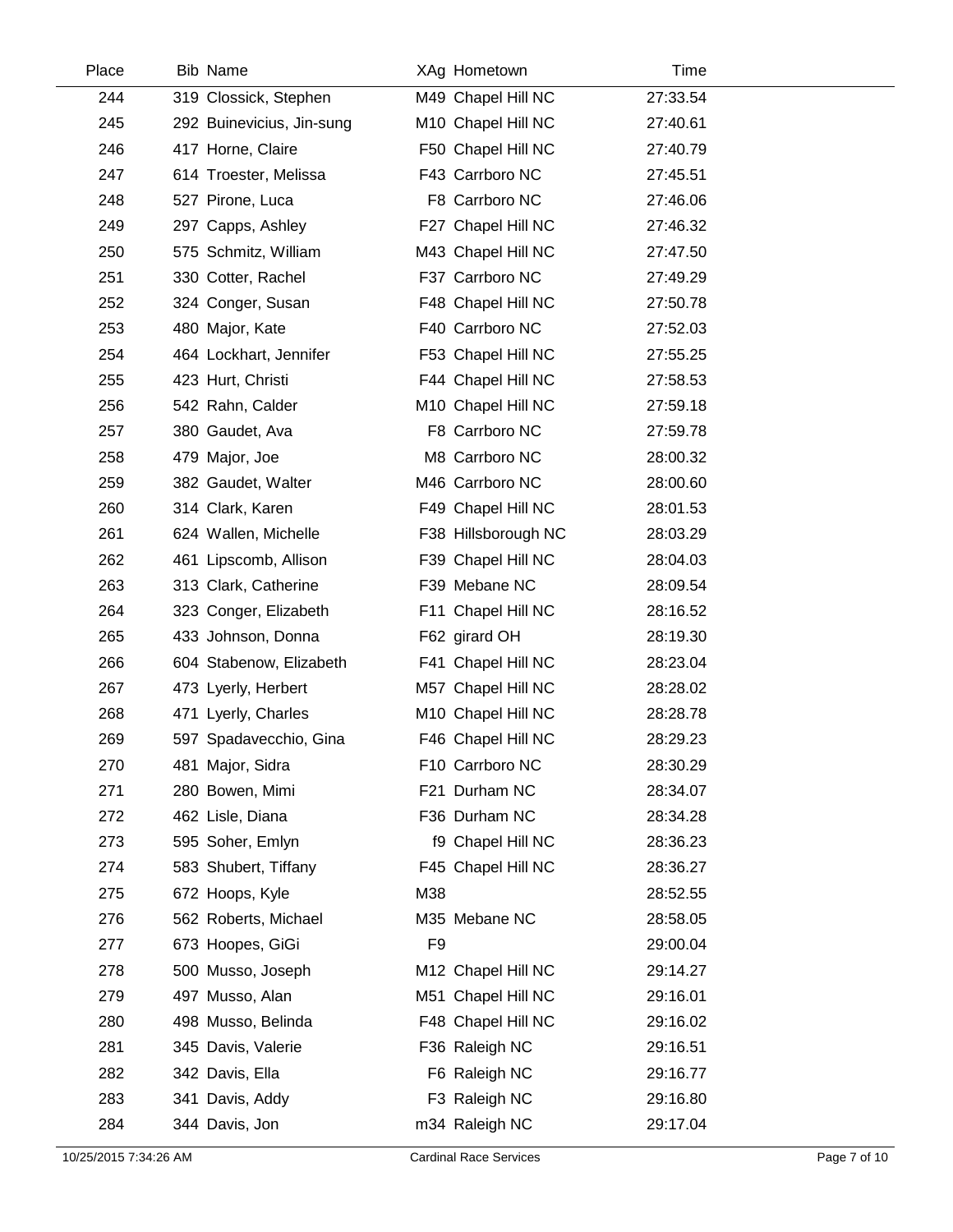| Place | <b>Bib Name</b>          | XAg Hometown       | Time     |  |
|-------|--------------------------|--------------------|----------|--|
| 285   | 501 Musso, Melanie       | F23 Chapel Hill NC | 29:17.04 |  |
| 286   | 343 Davis, Jack          | M1 Raleigh NC      | 29:17.94 |  |
| 287   | 599 Sperlazza, Jet       | F27 Chapel Hill NC | 29:24.13 |  |
| 288   | 393 Greelish, Grace      | F56 Gainesville VA | 29:24.26 |  |
| 289   | 574 Schmidt, Victoria    | F11 Chapel Hill NC | 29:57.79 |  |
| 290   | 573 Schmidt, Blaine      | m48 Chapel Hill NC | 29:58.03 |  |
| 291   | 576 Schultz, Pamela      | F45 Chapel Hill NC | 30:09.02 |  |
| 292   | 338 Davidsdottir, Vala   | F15 Chapel Hill NC | 30:09.80 |  |
| 293   | 387 Godfrey, Sophie      | F7 Chapel Hill NC  | 30:16.02 |  |
| 294   | 495 Murphy, Cristina     | F7 Chapel Hill NC  | 30:16.75 |  |
| 295   | 410 Henfield, Courtney   | F23 Chapel Hill NC | 30:20.27 |  |
| 296   | 463 LoCicero, Eli        | M24 Chapel Hill NC | 30:20.64 |  |
| 297   | 633 Zimmerman, Sarah     | F36 Chapel Hill NC | 30:22.04 |  |
| 298   | 635 Zimmerman, Ward      | M7 Chapel Hill NC  | 30:22.26 |  |
| 299   | 277 Bhalla, Garima       | F36 Carrboro NC    | 30:38.03 |  |
| 300   | 555 Rasmussen, Rose      | F7                 | 30:45.99 |  |
| 301   | 580 Shapard, Rob         | M46 Chapel Hill NC | 30:53.35 |  |
| 302   | 359 Eckard, Carly        | F30 Chapel Hill NC | 30:54.51 |  |
| 303   | 565 rodriguez, sandra    | F46 Chapel Hill NC | 31:09.58 |  |
| 304   | 316 Clemmons, Lilly      | F10 Durham NC      | 31:10.81 |  |
| 305   | 606 Steinmetz, Gabriella | F46 Chapel Hill NC | 31:12.79 |  |
| 306   | 532 Platts-Mills, Tim    | m41 Chapel Hill NC | 31:13.99 |  |
| 307   | 265 Althouse, Linda      | F49 Chapel Hill NC | 31:27.73 |  |
| 308   | 659 Bell, Nicole         | F14                | 31:29.77 |  |
| 309   | 650 Jabaut, Liam         | M5 Chapel Hill NC  | 31:33.00 |  |
| 310   | 557 regan, jenny         | F47 Chapel Hill NC | 31:54.04 |  |
| 311   | 361 Ennis, Mary          | F50 Chapel Hill NC | 32:14.79 |  |
| 312   | 524 Piccillo, Cheryl     | F49 Chapel Hill NC | 32:15.24 |  |
| 313   | 551 Rasmussen, Kristine  | F40                | 32:22.76 |  |
| 314   | 552 Rasmussen, Lau       | M <sub>5</sub>     | 32:24.04 |  |
| 315   | 511 Pait, Matt           | M4 Oak Ridge NC    | 32:26.78 |  |
| 316   | 510 Pait, Gregg          | M36 Oak Ridge NC   | 32:27.01 |  |
| 317   | 509 Pait, Allison        | F38 Oak Ridge NC   | 32:27.26 |  |
| 318   | 512 Pait, Will           | M4 Oak Ridge NC    | 32:27.27 |  |
| 319   | 288 Brumback, Lily       | F8 Chapel Hill NC  | 32:52.76 |  |
| 320   | 289 Brumback, Melissa    | F43 Chapel Hill NC | 32:53.03 |  |
| 321   | 290 Brumback, Stephen    | M52 Chapel Hill NC | 32:53.54 |  |
| 322   | 441 Korynta, Tanner      | M11 Chapel Hill NC | 32:58.78 |  |
| 323   | 482 Marron, Alanna       | F23 DURHAM NC      | 33:01.77 |  |
| 324   | 483 Marron, Janet        | F52 DURHAM NC      | 33:02.05 |  |
| 325   | 283 Brodie, Aiden        | M12 Durham NC      | 33:22.03 |  |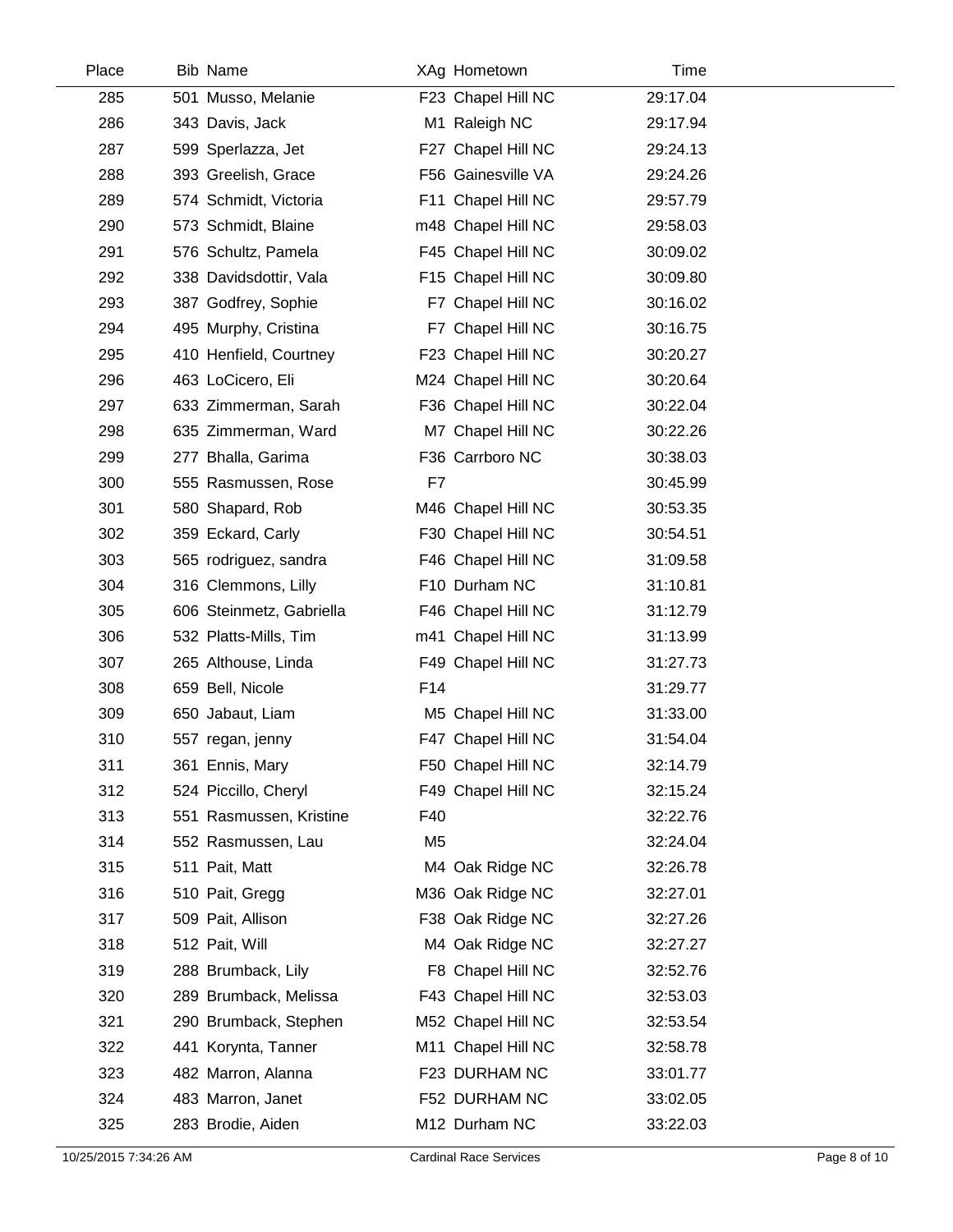| Place | <b>Bib Name</b>               | XAg Hometown       | Time     |  |
|-------|-------------------------------|--------------------|----------|--|
| 326   | 496 Murphy, Sue               | F51 Chapel Hill NC | 33:36.54 |  |
| 327   | 310 Chiesa, Cathryn           | F64 Chapel Hill NC | 33:44.00 |  |
| 328   | 529 Pizzagalli, Mia           | F48 Chapel Hill NC | 33:51.76 |  |
| 329   | 581 Shelton, Ken              | M59 Chapel Hill NC | 33:52.00 |  |
| 330   | 582 Shelton, Melina           | F4 Chapel Hill NC  | 33:52.11 |  |
| 331   | 667 Andre, Allison            | F <sub>51</sub>    | 33:54.78 |  |
| 332   | 333 Crawford, Miles           | M6 Chapel Hill NC  | 33:56.04 |  |
| 333   | 515 Pardington, Ruby          | F13 Chapel Hill NC | 34:10.77 |  |
| 334   | 513 Pardington, Eva           | F10 Chapel Hill NC | 34:11.01 |  |
| 335   | 514 Pardington, Joseph        | M52 Chapel Hill NC | 34:13.58 |  |
| 336   | 671 Hoops, Lori               | F37                | 34:15.54 |  |
| 337   | 674 Hoopes, Evie              | F <sub>6</sub>     | 34:21.26 |  |
| 338   | 449 Lauen, Harper             | F6 Carrboro NC     | 34:56.78 |  |
| 339   | 448 Lauen, Doug               | M48 Carrboro NC    | 34:57.49 |  |
| 340   | 634 Zimmerman, Ward           | M36 Chapel Hill NC | 35:14.50 |  |
| 341   | 632 Zimmerman, Grey           | M5 Chapel Hill NC  | 35:14.61 |  |
| 342   | 414 Holt, Jennifer            | F34 Carrboro NC    | 35:28.51 |  |
| 343   | 416 Hopper, Marie             | F36 Pittsboro NC   | 36:05.76 |  |
| 344   | 299 Caress, Baxter            | M5 Chapel Hill NC  | 39:41.77 |  |
| 345   | 516 Parrish, Hampton          | M7 Durham NC       | 40:11.30 |  |
| 346   | 411 Hess, Amie                | F43 Chapel Hill NC | 40:15.81 |  |
| 347   | 272 Baird, Traci              | F44 Chapel Hill NC | 40:42.76 |  |
| 348   | 560 Roach, Steve              | M50 Raleigh NC     | 40:46.53 |  |
| 349   | 561 Roach, Valentina          | F41 Raleigh NC     | 40:46.71 |  |
| 350   | 563 Rochleder, Friedrich      | M44 Durham NC      | 41:06.77 |  |
| 351   | 670 Kinsley, Katie            | F36                | 41:49.01 |  |
| 352   | 437 Kerwin, Anne              | F61 Durham NC      | 41:55.27 |  |
| 353   | 537 Posthill, Natalia         | F27 DURHAM NC      | 42:21.59 |  |
| 354   | 282 Brewer, Molly             | F27 Durham NC      | 42:23.57 |  |
| 355   | 354 Dunteman, Alyssa          | F22 Chapel Hill NC | 42:29.06 |  |
| 356   | 519 Pe  a, Sara               | F28 Durham NC      | 42:31.06 |  |
| 357   | 536 Posthill, Camilla         | F28 Morrisville NC | 42:32.33 |  |
| 358   | 591 Smith, Jacob              | M4 Durham NC       | 42:35.81 |  |
| 359   | 494 Middleton-Foushee, Barbar | F51 Carrboro NC    | 42:40.19 |  |
| 360   | 308 Chaney, Bethany           | F47 Carrboro NC    | 42:40.55 |  |
| 361   | 676 McClure, Elizabeth        | F47 Chapel Hill NC | 42:42.81 |  |
| 362   | 584 Smith, Ben                | M34 Durham NC      | 42:48.33 |  |
| 363   | 592 Smith, Shannon            | F33 Durham NC      | 42:52.58 |  |
| 364   | 585 Smith, Caleb              | M2 Durham NC       | 42:54.84 |  |
| 365   | 373 Fitzgerald, Zach          | M15 Durham NC      | 43:00.49 |  |
| 366   | 307 Cates, Nita               | F53 Chapel Hill NC | 46:22.80 |  |